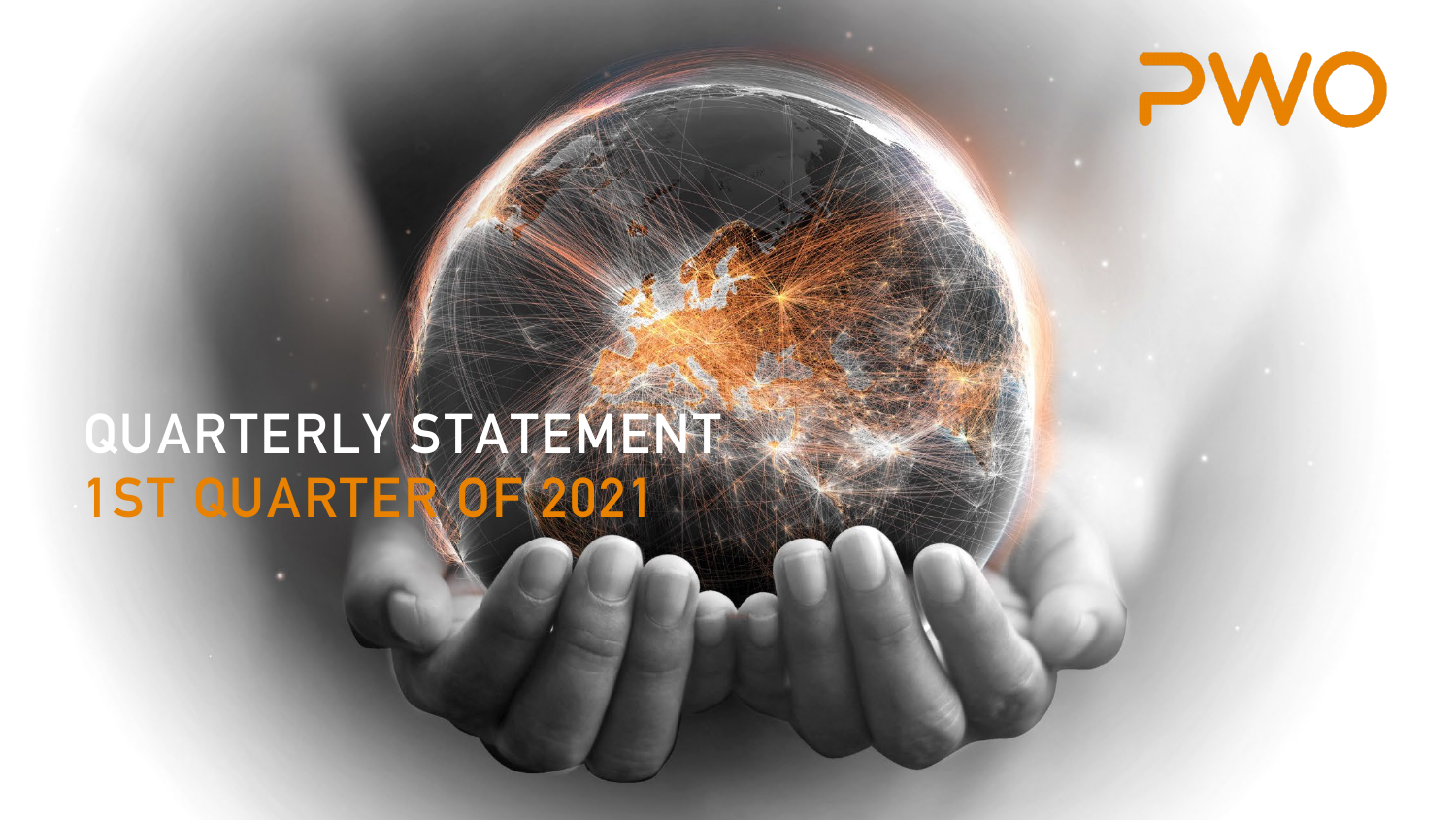# **LETTER FROM THE EXECUTIVE BOARD**

### DEAR SHAREHOLDERS AND BUSINESS ASSOCIATES,

We are pleased today to report to you a satisfactory first quarter of the 2021 fiscal year. The figures are better than expected. We therefore raised our forecast for the 2021 fiscal year on April 23.

Our locations in Mexico and China, in particular, achieved a significant increase in revenue and EBIT before currency effects. The Czech location also contributed stronger revenue to the Group's positive performance. EBIT before currency effect remained at a high level despite expenses to expand this location.

The German and Canadian locations generated revenue and EBIT before currency effects in the first quarter that were lower compared to the previous year. In Germany, we are vigorously continuing our measures to adapt this production location. In Canada, customers have slightly postponed the planned production startups of some follow-up and new projects. An improvement in the current situation is already foreseeable.

We were also successful in generating new business in the first guarter – once again underscoring our outstanding solution expertise in the trends of electrification, safety and comfort for the mobility of the future. Our strategy of expanding our product portfolio for existing customers is proving very successful. We will now start supplying another one of our existing customers for the first time with instrument panel carriers. In addition, we are strategically expanding our contacts with new customers in a targeted manner.

When it comes to finding solutions for new requirements and pushing the limits of what is technologically feasible in metal forming and joining technology, our customers see us as their preferred partner. We bring the most sophisticated design into large-scale production for them and are often involved in accomplishing this at a very early stage of the project. To this end, we rely through and through on digitalization. In this way, we increase the quality and efficiency of our processes and still keep a close eye on their sustainability to make our contribution to improving the living conditions of current and future generations.

Far-reaching changes have been initiated within the Group. We are rapidly working to implement these in the best possible way. Extensive open credit lines give us the flexibility and scope to position the Group to best seize the market's opportunities.

Oberkirch, May 2021

The Executive Board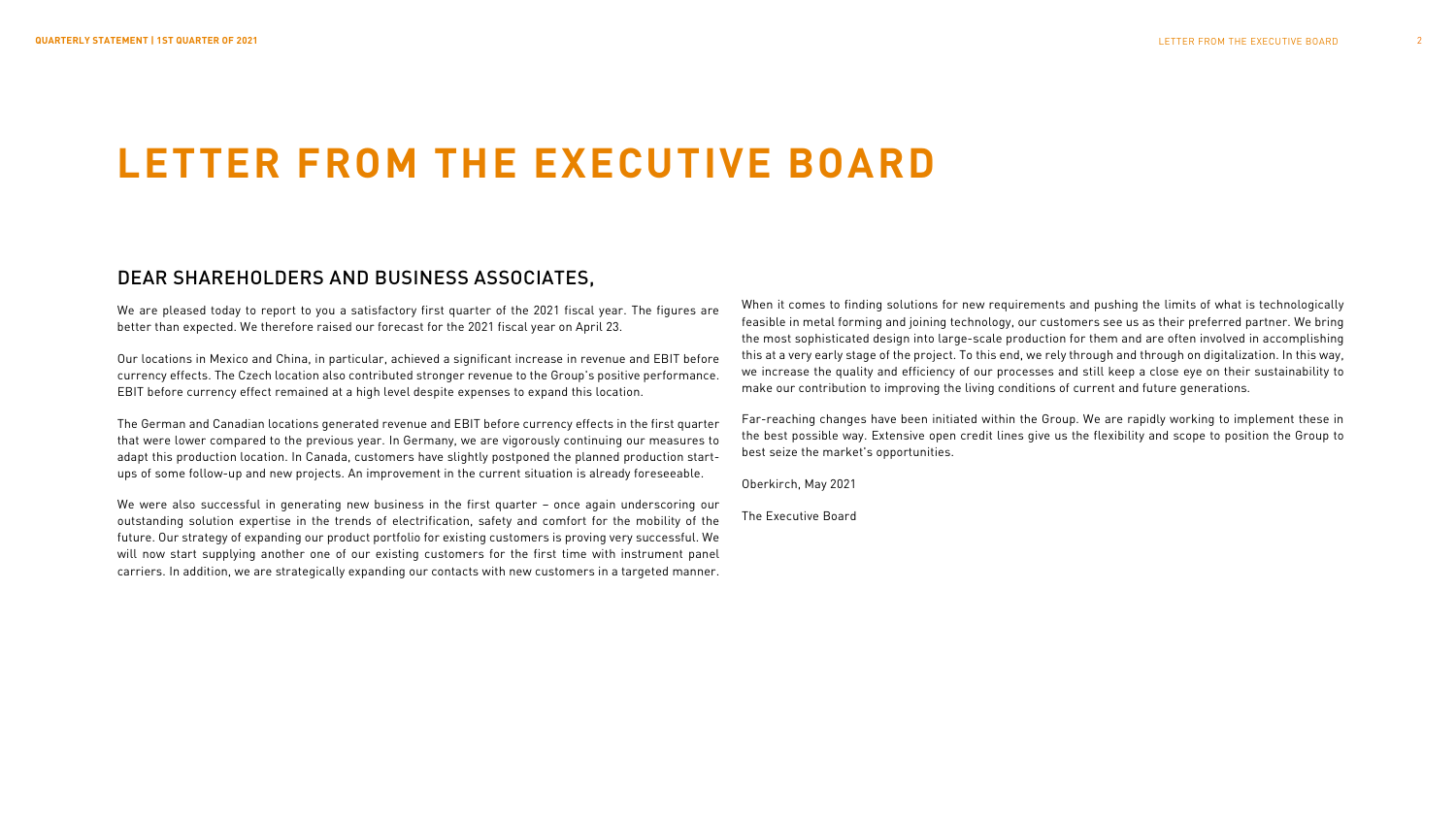#### **SELECTED INFORMATION ON THE SEGMENTS AND THE GROUP**

#### EURK

| <b>First Three Months of 2021</b>         | Germany | Czechia | Canada | Mexico | China  | Consoli-<br>dation<br>effects | Group   |
|-------------------------------------------|---------|---------|--------|--------|--------|-------------------------------|---------|
| Total revenue                             | 58,618  | 20,609  | 7,378  | 16,378 | 12,230 | 0                             | 115,213 |
| External revenue                          | 55,676  | 19,856  | 7,273  | 16,358 | 11,019 | 0                             | 110,182 |
| Total output                              | 58,804  | 20,609  | 7,378  | 16,378 | 12,230 | $-5,032$                      | 110,367 |
| EBIT before currency effects              | 850     | 1,676   | $-281$ | 1,953  | 1,465  | 24                            | 5,687   |
| EBIT including currency<br>effects        | 882     | 1,666   | $-332$ | 1,953  | 1,690  | 66                            | 5,925   |
| Capital expenditures                      | 1,044   | 550     | 264    | 97     | 96     | 0                             | 2,051   |
| First 3 months of 2020                    |         |         |        |        |        |                               |         |
| Total revenue <sup>1</sup>                | 60,181  | 19,587  | 9,715  | 14,875 | 8,772  | 0                             | 113,130 |
| External revenue                          | 56,828  | 19,269  | 9,692  | 14,875 | 8,184  | 0                             | 108,848 |
| Total output                              | 60,417  | 19,587  | 9,715  | 14,875 | 8,772  | $-4,281$                      | 109,085 |
| EBIT before currency effects              | 2,482   | 2,029   | 179    | 1,021  | 1,133  | 0                             | 6,844   |
| <b>EBIT</b> including currency<br>effects | 1,482   | 2,087   | 356    | 1,031  | 1,126  | 58                            | 6,140   |
| Capital expenditures                      | 811     | 314     | 432    | 1,122  | 339    | 0                             | 3,018   |

1Prior year adjusted due to change in accounting (see 2020 Annual Report, Note 5, chapter "Contract assets")

# RESULTS OF OPERATIONS

Revenue in the first quarter of 2021 improved slightly to EUR 110.2 million (p/y: EUR 108.8 million). This was a pleasing development, considering not only that we are still in the middle of a corona-induced recession in many countries but also the fact that the first quarter of 2020 was hardly affected by the corona crisis.

While business is picking up again in some parts of the world, the economic development of our industry is still modest, particularly in Germany. We will explain the development of our locations in more detail in the Segments chapter that follows.

EBIT before currency effects did not quite match the level of the first quarter of the previous year. Earnings were particularly adversely affected by an increase in the cost of materials ratio to 53.1 percent (p/y: 51.2 percent). This increase was a result of both a slight change in the product mix as well as rising material prices, the passing on of which we are still negotiating with some of our customers.

The staff costs ratio, in contrast, had a positive effect in the first quarter declining to 27.9 percent (p/y: 29.1 percent). The decline mainly originated from our international locations, which had adjusted their personnel capacities last year and are now only gradually recruiting new staff as business picks up again. The depreciation ratio also decreased to 5.3 percent  $[p/y: 5.9$  percent) due to the tight control of capital expenditures over the past year.

The ratio of other operating expenses to revenue added some pressure, increasing to 12.6 percent (p/y: 12.0 percent). While expenses for temporary employees declined, there was an increase particularly in expenses for external repairs and maintenance work, as well as for the expansion of our international locations and securing the future viability of our German production site.

Including currency effects, EBIT in the reporting period amounted to EUR 5.9 million (p/y: EUR 6.1 million). At EUR 1.5 million (p/y: EUR 1.6 million), financial expenses remained essentially at the prior year's level. Income taxes decreased, primarily due to the utilization of loss carryforwards at the international locations in Mexico and China. Overall, net income for the period improved to EUR 4.1 million (p/y: EUR 3.5 million) and earnings per share to EUR 1.32 (p/y: EUR 1.11).

## **SEGMENTS**

The PWO Group is represented worldwide by five production locations and three assembly locations. Since the latter are separate operating facilities of the production sites, the following explanations are based on the five production locations and subsidiaries. In addition, when discussing the results of the segments, we refer to EBIT before currency effects, as this figure reflects the operating performance.

At our German location, total revenue remained below the prior-year level due to market conditions. We are currently implementing a comprehensive package of measures at this production location to increase competitiveness and resume growth. Measures include adjusting our staff resources, following the visible reduction in our staff numbers during the 2020 fiscal year.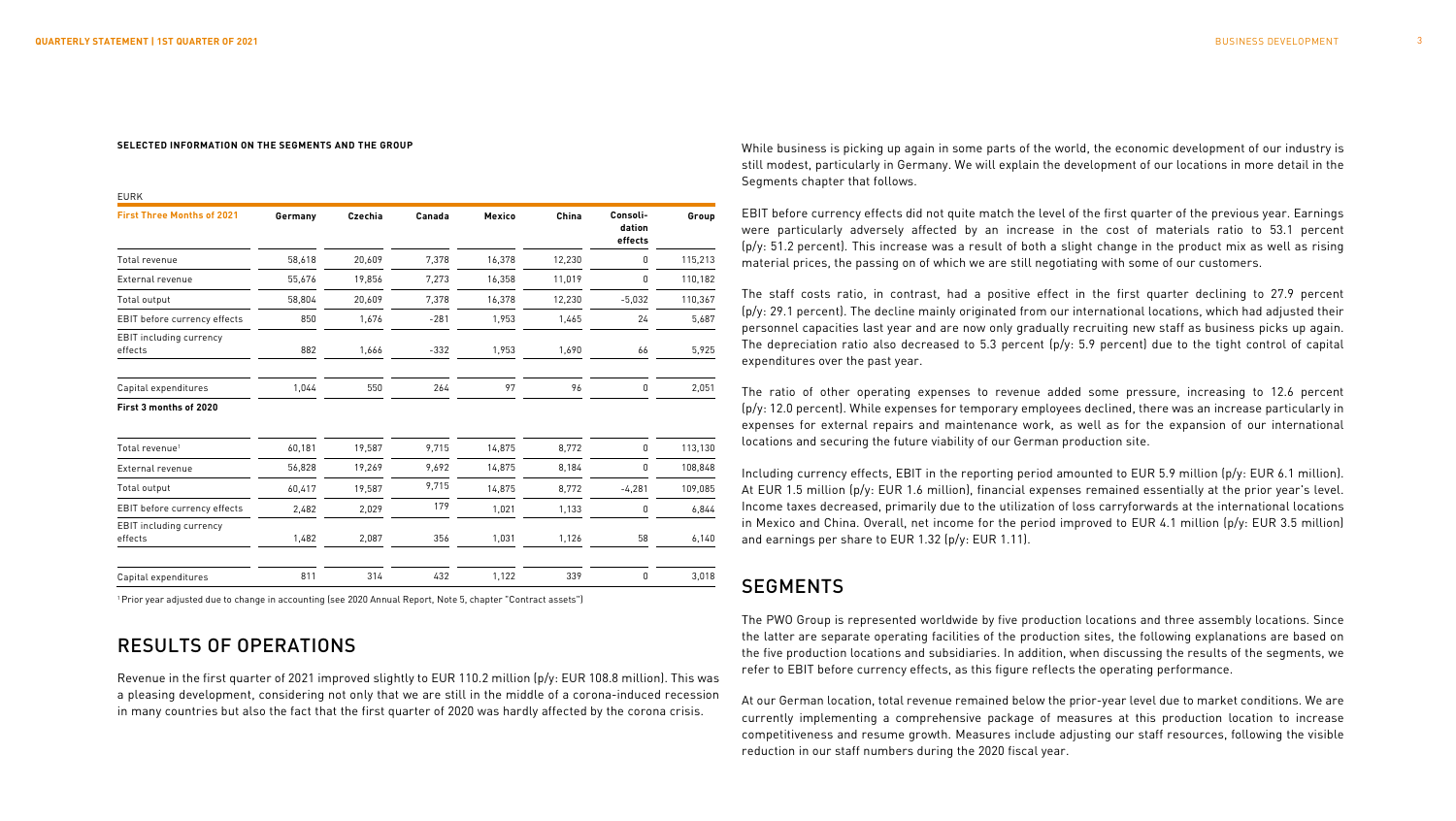On January 1, 2021, a further 74 employees were carried over into a transfer company. At the end of the first quarter of 2021, 217 fewer people were employed at the location than at the same reporting date of the prior year. This decline contributed to a slight year-on-year reduction in the staff costs ratio in the reporting quarter despite the decline in total revenue. Nevertheless, at 35.1 percent, this ratio is still too high. We will therefore continue our efforts, which focus on process improvements in production and administration as well as the development of more specialized, data-driven manufacturing with corresponding digitalization in all areas of the site, at a rapid pace.

In the Czechia segment, there was an encouraging increase in total revenue in the first quarter of 2021. Despite the expenditures incurred to expand this location, EBIT before currency effects remained at a high level. Czechia is already home to the PWO Group's "Seat" competence center, where solutions for global applications are regularly developed. In the future, the production of instrument panel carriers for European customers will be expanded to become this location's second major focus. An order in this area from a new customer, which is explained in the "New Business" chapter, represents a significant milestone on this journey.

The Canada segment is set to see an increase in total revenue as soon as customers call up the substantial volumes required for the planned new ramp-ups. One customer slightly postponed a new start-up scheduled for the first quarter. Despite a visible decline in total revenue in the reporting period, strict cost management enabled this site to achieve EBIT at just below break-even. The start of series production is already leading to a foreseeable improvement in the current situation.

The Mexico segment in the reporting period had total revenue benefiting from both the solid market development and new ramp-ups. This location was therefore able to grow significantly and almost double its EBIT. For some time now we have been seeing ever-better performance and more stable profitability at this location. With increasing revenue, it will make an ever greater contribution to Group EBIT and become a growth driver for the Group.

The China segment in the first three months of the current fiscal year increased its total revenue significantly more than we expected. This growth was largely driven by the sharp increase in demand now that China appears to have largely overcome the pandemic. EBIT at the Chinese location recorded a corresponding improvement. We have been able to significantly improve this location's performance over the past few years and will continue to expand our activities in China in a targeted manner.

### NET ASSETS AND FINANCIAL POSITION

#### **EQUITY RATIO**

IN PERCENT



The development of the balance sheet reflects the pick-up in business after the corona-ridden 2020 fiscal year and, at the same time, the continued low volume of capital expenditures in the reporting period. At EUR 224.4 million, non-current assets remained at the level of December 31, 2020, while receivables and other assets increased to EUR 113.1 million, compared with EUR 106.2 million at the end of the past fiscal year. Cash and cash equivalents increased from EUR 6.2 million to EUR 23.6 million as of the reporting date.

On the liabilities side of the balance sheet, equity increased to EUR 113.1 million, compared with EUR 104.5 million as of the reporting date of December 31, 2020. This resulted from the net income for the period and a lower valuation of pension provisions due to changes in capital market interest rates.

In addition, in line with the increase in current assets, we expanded current liabilities to EUR 142.9 million from EUR 119.2 million and, particularly, trade payables and current financial liabilities.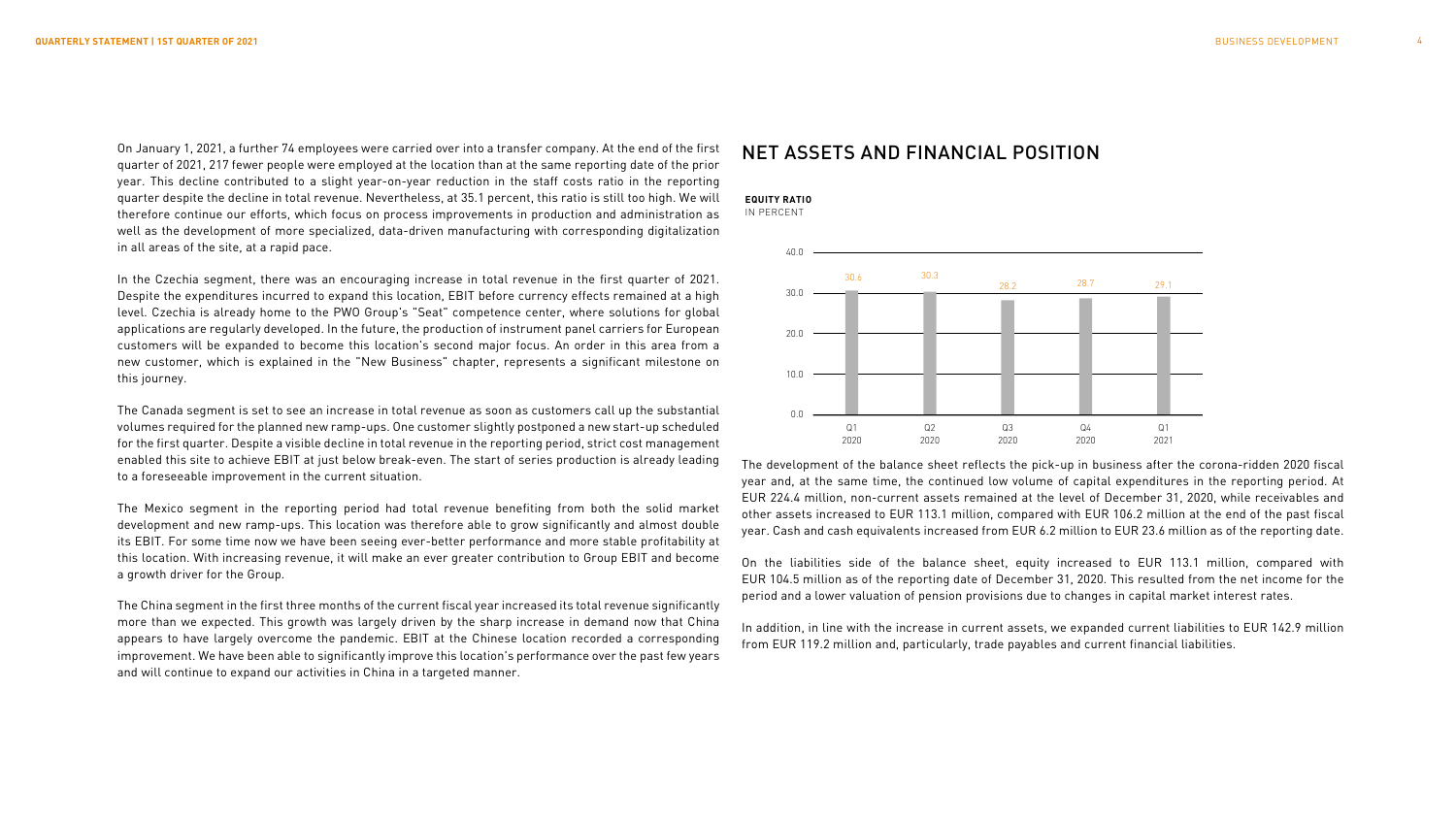Overall, the equity ratio improved to 29.1 percent as of March 31, 2021, compared to 28.7 percent at the beginning of the fiscal year. Net debt remained virtually unchanged at EUR 102.7 million after EUR 102.5 million.

We have extensive free credit lines, which give us the scope to continue our corporate strategy even in the event of a possible deterioration in the pandemic's situation. In the first three months of 2021, we additionally raised KfW financing in the amount of EUR 30.0 million, which is due in December 2023 but can be repaid at any time.

Cash flow from operating activities decreased to EUR 4.0 million in the first three months of the current fiscal year, compared with EUR 13.8 million in the previous year. A higher level of working capital contributed to this. The change in current assets resulted in a negative cash flow effect of EUR 9.1 million, compared with a positive effect of EUR 6.3 million in the first quarter of the previous year. In addition, payments were made as part of the personnel adjustment measures. The balance of other non-cash expenses/income amounted to EUR 4.1 million after EUR -0.1 million. The increase mainly reflects effects from the change in pension provisions.

The cash outflow from investing activities remained low at EUR 1.8 million (p/y: EUR 2.9 million). Capital expenditures in the reporting period are explained below. Free cash flow after interest paid thus amounted to EUR 0.7 million (p/y: EUR 9.2 million).

Including the net assumption of borrowings and lease liabilities of EUR 14.1 million, cash and cash equivalents increased by EUR 14.8 million in the reporting quarter. In the previous year, borrowings and lease liabilities had increased by a net amount of EUR 4.9 million, resulting in a change in cash and cash equivalents of EUR 14.1 million.

### CAPITAL EXPENDITURES

In the quarter under review, capital expenditure, as reported in the segment report, was still clearly influenced by our liquidity-focused management of the past fiscal year. At EUR 2.1 million (p/y: EUR 3.0 million), they were below the low figure of the previous year. At EUR 1.0 million (p/y: EUR 0.8 million), only the Germany segment accounted for a significant volume. This related in particular to a setting automation system to increase the process efficiency of a press and a down payment for a fully automated milling center in the tool development area within the scope of our digitalization project. In the Czechia and Canada segments, project-related capital expenditure of EUR 0.6 million (p/y: EUR 0.3 million) and EUR 0.3 million (p/y: EUR 0.4 million) were made. Capital expenditures in Mexico and China were low.

In the further course of the fiscal year, capital expenditure will increase again as planned and, at more than EUR 20 million for the year as a whole, is expected to significantly exceed the volume of the past fiscal year of EUR 13.8 million. We will be making targeted investments in productivity measures and process improvements as well as in new series projects.

### NEW BUSINESS

#### **NEW BUSINESS (LIFETIME VOLUME OF SERIES AND TOOLS)**

IN EUR MILLION



Our range of solutions focuses on the trends of electrification, safety and comfort for the mobility of the future. The high level of new business in the first quarter underscores our outstanding solution expertise in these areas. In total, we generated new business of around EUR 135 million in the first three months, including associated tool volumes of a solid EUR 17 million. Larger volumes relate to components for the air suspension of various premium class vehicles of a renowned international manufacturer, which we will manufacture at the Oberkirch location.

In addition, we will be manufacturing instrument panel carriers going forward at our Czechia location for the all-electric touring sedan of one of our key customers.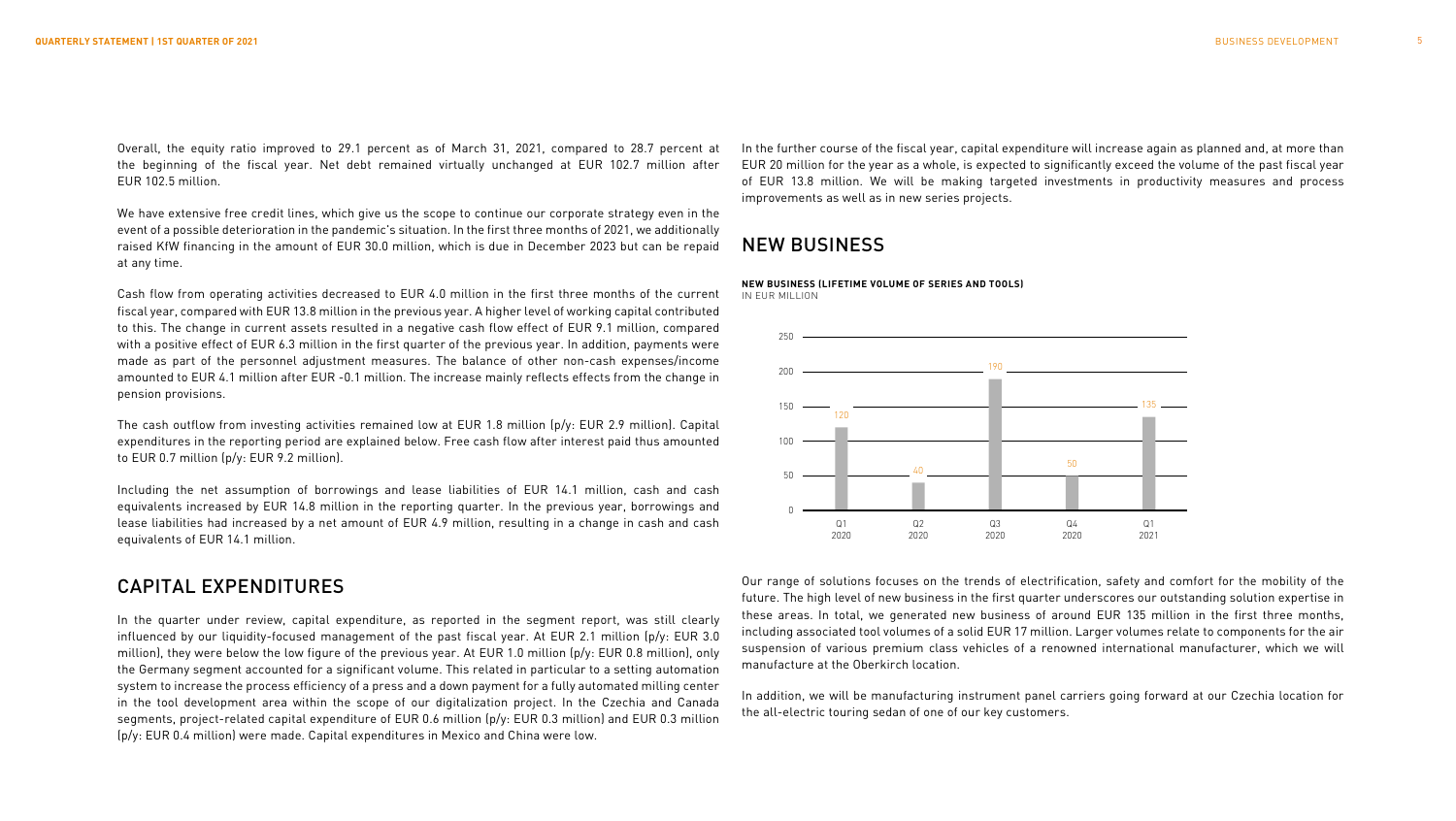This order is significant for PWO in several respects. For one, it will allow us to further expand this product area in Czechia. Moreover, this is the first time we will be supplying these products to this particular customer. And finally, this order underscores our expertise when it comes to solutions for electrically powered premium models. This is currently one of the fastest-growing market segments and will continue to be so in the future.

Most of the new business in the first quarter is scheduled to go into production in fiscal year 2023. A significant proportion of this business relates to the supply of platforms on the basis of which various vehicle models are manufactured with different start-up and phase-out times. The duration of the orders won in the first quarter is therefore towards the upper end of the typical 5- to 8-year range on average for our business.

### REPORT ON OPPORTUNITIES AND RISKS

The opportunities and risks for the development of the PWO Group and its segments presented in the 2020 Annual Report remain valid.

Business performance in the reporting period exceeded our expectations for the current year. Therefore, on April 23, we announced in an ad hoc release that we had raised our expectations for the current year. At the same time, we pointed out that we still could not rule out the possibility that the corona pandemic would have a negative impact on sales figures in our industry, particularly in Europe. In addition, supply risks for critical components and materials remain unchanged.

Critical components refer to computer chips in particular. Due to supply bottlenecks, there may be repeated reductions or interruptions in vehicle production. All stakeholders in our industry work closely with chip manufacturers to manage capacity and deliveries as best as possible. Still, the build-up of additional capacity requires longer lead times, meaning that this problem will not be able to be fully resolved in the short term.

Currently, there are also supply bottlenecks for steel. These can affect PWO directly, both in terms of timely delivery of the required quantities and price risks that may result from additional purchases on the spot market that may be necessary. With regard to passing on higher prices, we would then have to find amicable solutions with our customers as we have done in the past. Accomplishing this generally results in a time lag between material purchasing and compensation by the customer.

Estimates of future exchange rate developments are not part of our corporate forecasts. To avoid currency risks, we conclude corresponding hedging transactions with the aim to hedge the currency parities – and thereby the expected contribution margins –upon an order's receipt.

### REPORT ON FORECASTS AND OUTLOOK

In light of the risks outlined in the previous chapter, our new forecast for the 2021 fiscal year is subject to the condition that the pandemic will not lead to any new lockdowns and that supply problems in the further course of the year will not result in any relevant disruptions to supply chains in our industry.

We now expect to generate revenue of between EUR 400 million and EUR 410 million in the current fiscal year. Our sites in Czechia, Mexico and China are expected to be the strongest contributors to this growth. Accordingly, we expect their contributions to EBIT before currency effects in 2021 to exceed previous expectations.

The German location will also contribute to revenue growth. We are continuing to work intensively on adapting this production location to the international competitive environment. The effects of the numerous ongoing improvement measures cannot yet be conclusively assessed, also in view of the most recent collective wage agreement in the metal and electrical industry. For this reason, the largest degree of uncertainty currently within the Group concerns this location's earnings development in the 2021 fiscal year.

At the Canadian location, series ramp-ups are expected to lead to growth in revenue, but at the same time will temporarily impact EBIT before currency effects. Overall, we currently expect EBIT before currency effects for the Group to be between EUR 15 million and EUR 18 million.

The improved earnings prospects will have a positive impact on the key balance sheet ratios and free cash flow. We will present updated forecasts for these indicators at a later date.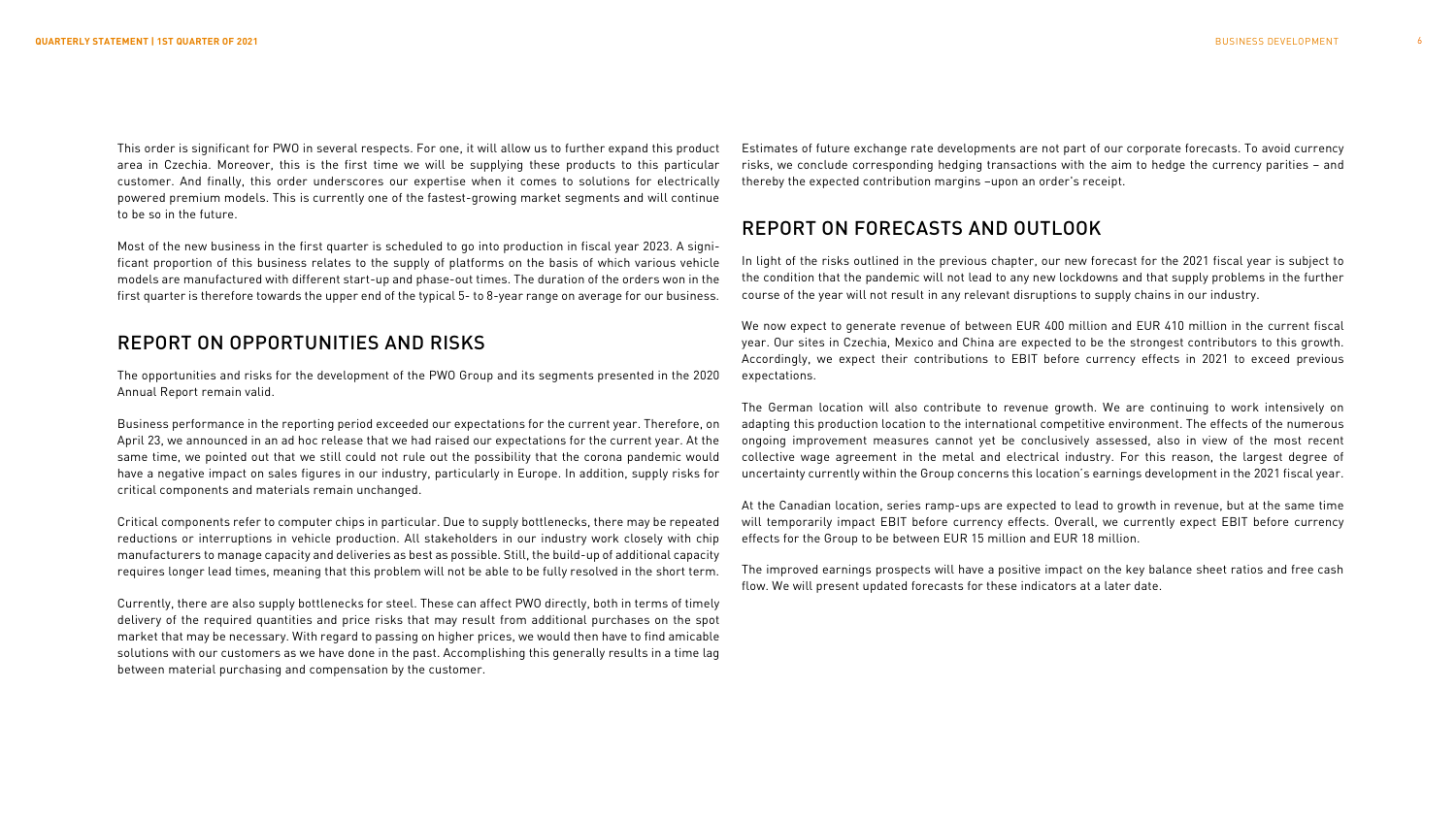# **CONSOLIDATED INCOME STATEMENT**

# **CONSOLIDATED STATEMENT OF COMPREHENSIVE INCOME**

| <b>EURK</b>                   |         |         |         |         |
|-------------------------------|---------|---------|---------|---------|
|                               | Q1 2021 | % share | Q1 2020 | % share |
| Revenue <sup>1</sup>          | 110,182 | 99.8    | 108,848 | 99.8    |
| Own work capitalized          | 185     | 0.2     | 237     | 0.2     |
| <b>TOTAL OUTPUT</b>           | 110,367 | 100.0   | 109,085 | 100.0   |
| Other operating income        | 4,693   | 4.3     | 4,202   | 3.8     |
| Cost of materials             | 58,569  | 53.1    | 55,881  | 51.2    |
| Staff costs                   | 30,820  | 27.9    | 31,739  | 29.1    |
| Depreciation and amortization | 5,879   | 5.3     | 6,483   | 5.9     |
| Other operating expenses      | 13,867  | 12.6    | 13,044  | 12.0    |
| <b>EBIT</b>                   | 5,925   | 5.4     | 6,140   | 5.6     |
| <b>Financial expenses</b>     | 1,460   | 1.3     | 1,644   | 1.5     |
| EBT                           | 4,465   | 4.1     | 4,496   | 4.1     |
| Income taxes <sup>1</sup>     | 325     | 0.3     | 1,035   | 0.9     |
| NET INCOME FOR THE PERIOD     | 4,140   | 3.8     | 3,461   | 3.2     |
| Earnings per share in EUR     | 1.32    |         | 1.11    |         |

| <b>EURK</b>                                                         |          |          |
|---------------------------------------------------------------------|----------|----------|
|                                                                     | Q1 2021  | 01 20 20 |
| <b>NET INCOME FOR THE PERIOD 1</b>                                  | 4,140    | 3,461    |
| Net losses from cash flow hedges                                    | $-786$   | $-5,431$ |
| Tax effect                                                          | 230      | 1,296    |
| Currency translation differences                                    | 1,521    | $-823$   |
| Items that may be reclassified to profit and loss in future periods | 965      | -4,958   |
| Actuarial gains from defined benefit pension plans                  | 4,888    | 4,689    |
| Tax effect                                                          | $-1,390$ | $-1,333$ |
| Items that will not be reclassified to profit and loss              | 3,498    | 3,356    |
| OTHER COMPREHENSIVE INCOME AFTER TAXES                              | 4,463    | $-1,602$ |
| TOTAL COMPREHENSIVE INCOME AFTER TAXES                              | 8,603    | 1,859    |

1 Prior year adjusted due to change in accounting (see 2020 Annual Report, Note 5, chapter "Contract assets")

1 Prior year adjusted due to change in accounting (see 2020 Annual Report, Note 5, chapter "Contract assets")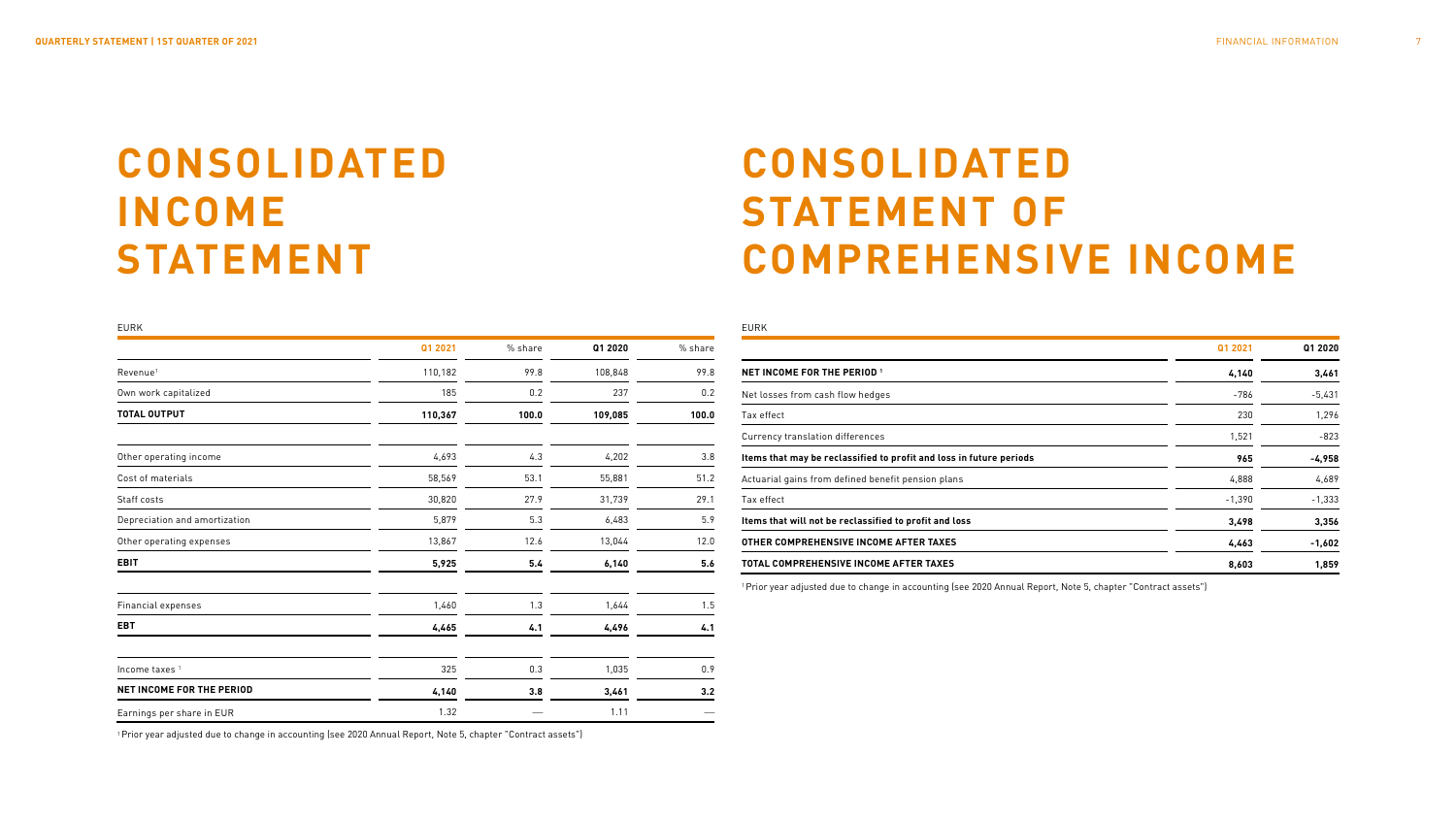# **CONSOLIDATED BALANCE SHEET**

#### **ASSETS**

### **EQUITY AND LIABILITIES**

|                                     | Mar. 31, 2021 | Dec. 31, 2020 |
|-------------------------------------|---------------|---------------|
| Property, plant and equipment       | 180,463       | 181,069       |
| Intangible assets                   | 9,717         | 9,695         |
| Contract assets                     | 16,793        | 15,818        |
| Deferred tax assets                 | 17,394        | 19,124        |
| <b>NON-CURRENT ASSETS</b>           | 224,367       | 225,706       |
| Inventories                         | 27,786        | 25,565        |
| Trade receivables                   | 47,533        | 43,688        |
| Contract assets                     | 54,766        | 51,410        |
| Other assets                        | 9,281         | 7,746         |
| Other financial assets              | 849           | 2,811         |
| Income tax receivables              | 701           | 567           |
| <b>Receivables and other assets</b> | 113,130       | 106,222       |
| Cash and cash equivalents           | 23,616        | 6,161         |
| <b>CURRENT ASSETS</b>               | 164,532       | 137,948       |
| <b>TOTAL ASSETS</b>                 | 388,899       | 363,654       |

|                                            | Mar. 31, 2021 | Dec. 31, 2020 |
|--------------------------------------------|---------------|---------------|
| <b>EQUITY</b>                              | 113,067       | 104,464       |
| Non-current financial liabilities          | 65,925        | 67,800        |
| Provisions for pensions                    | 60,827        | 65,488        |
| Other provisions                           | 4,928         | 4,833         |
| Deferred tax liabilities                   | 1,269         | 1,861         |
| <b>Non-current liabilities</b>             | 132,949       | 139,982       |
| Trade payables and other liabilities       | 65,614        | 59,627        |
| <b>Current financial liabilities</b>       | 60,408        | 40,845        |
| Other financial liabilities                | 5,487         | 7,913         |
| Current portion of provisions for pensions | 1,671         | 1,770         |
| Current portion of other provisions        | 9,703         | 9,053         |
| <b>Current liabilities</b>                 | 142,883       | 119,208       |
| <b>TOTAL LIABILITIES</b>                   | 275,832       | 259,190       |
| <b>TOTAL EQUITY AND LIABILITIES</b>        | 388,899       | 363,654       |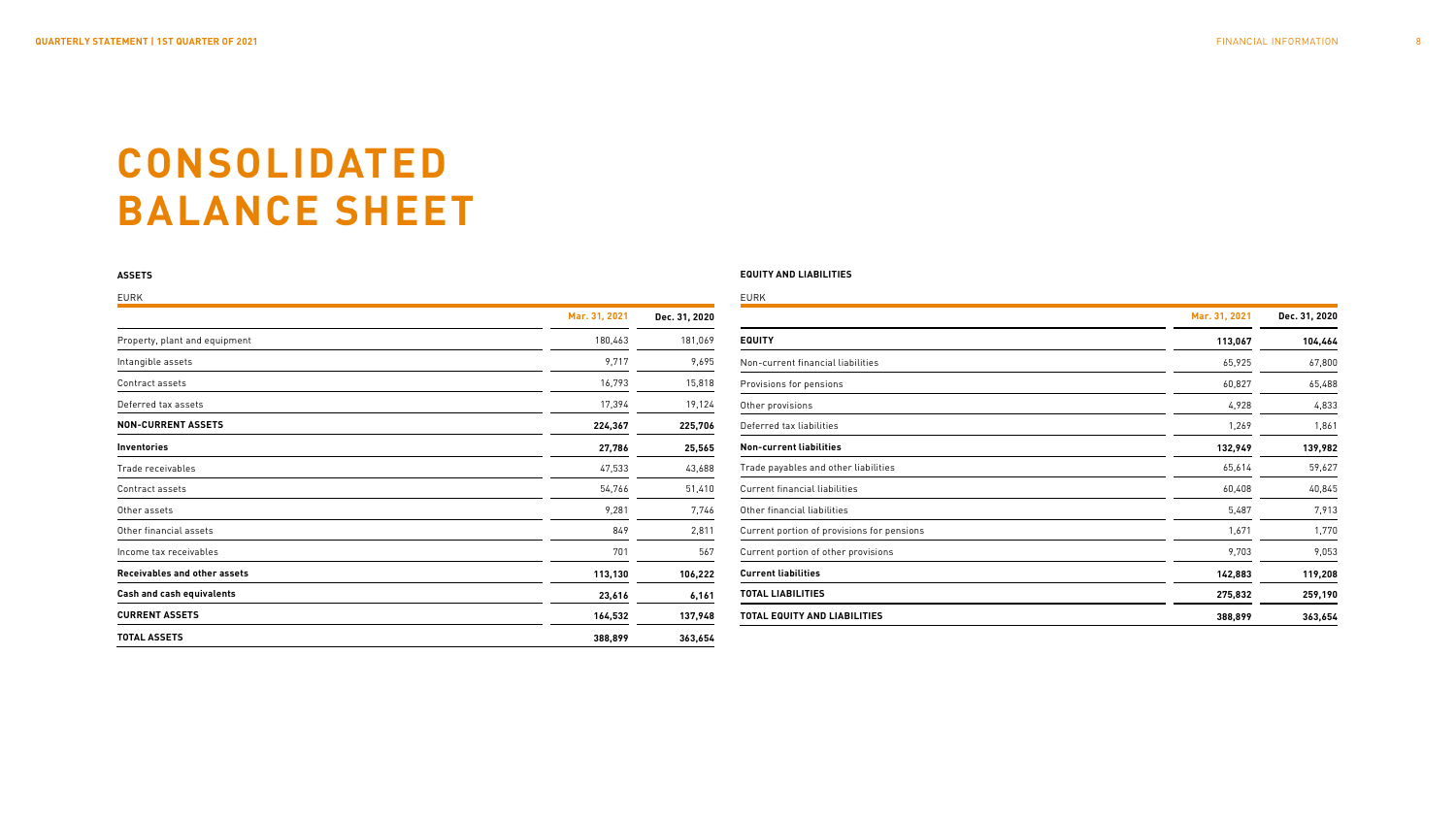# **CONSOLIDATED STATEMENT OF CHANGES IN EQUITY**

EURK

|                                           |                              |                     |                      |                                               | <b>Equity attributable to PWO AG shareholders</b> |                            |              |
|-------------------------------------------|------------------------------|---------------------|----------------------|-----------------------------------------------|---------------------------------------------------|----------------------------|--------------|
|                                           |                              |                     |                      |                                               |                                                   | Other reserves             |              |
|                                           | <b>Subscribed</b><br>capital | Capital<br>reserves | Retained<br>earnings | <b>Defined</b><br>benefit<br>pension<br>plans | Currency<br>translation<br>differences            | <b>Cash flow</b><br>hedges | <b>Total</b> |
| <b>JANUARY 1, 2020</b>                    | 9,375                        | 37,494              | 87,431               | $-19,325$                                     | 2,127                                             | 956                        | 118,058      |
| Net income for the<br>period <sup>1</sup> |                              |                     | 3,461                |                                               |                                                   |                            | 3,461        |
| Other comprehensive<br>income             |                              |                     |                      | 3,356                                         | $-823$                                            | $-4,135$                   | $-1,602$     |
| <b>MARCH 31, 2020</b>                     | 9,375                        | 37,494              | 90,892               | $-15,969$                                     | 1,304                                             | $-3,179$                   | 119,917      |
| <b>JANUARY 1, 2021</b>                    | 9,375                        | 37,494              | 77,240               | $-22,158$                                     | 631                                               | 1,882                      | 104,464      |
| Net income for the period                 |                              |                     | 4,140                |                                               |                                                   |                            | 4,140        |
| Other comprehensive<br>income             |                              |                     |                      | 3,498                                         | 1,521                                             | $-556$                     | 4,463        |
| <b>MARCH 31, 2021</b>                     | 9,375                        | 37,494              | 81,380               | $-18,660$                                     | 2,152                                             | 1,326                      | 113,067      |

1 Prior year adjusted due to change in accounting (see 2020 Annual Report, Note 5, chapter "Contract assets")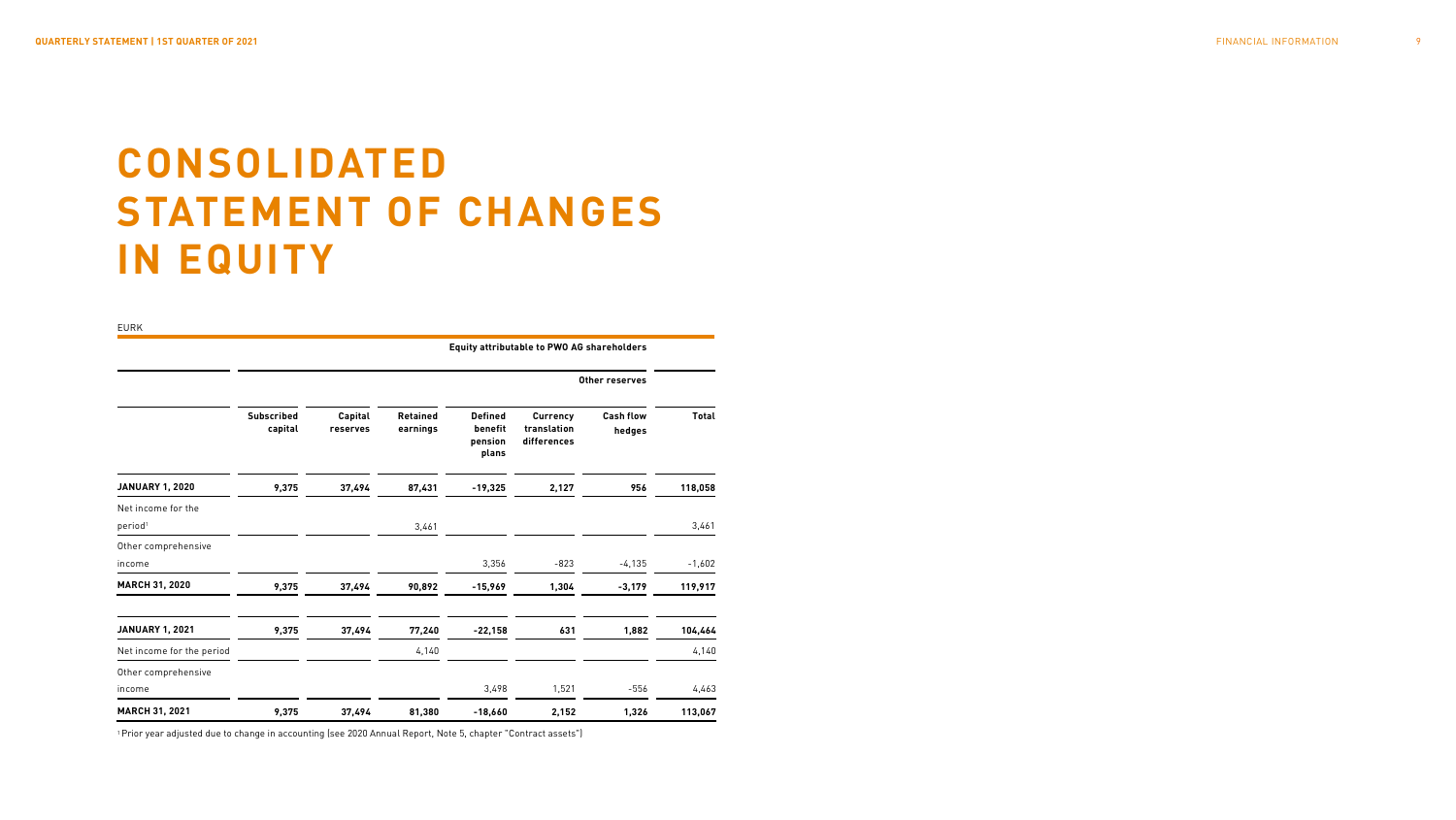# **CONSOLIDATED STATEMENT OF CASH FLOWS**

# **CONSOLIDATED STATEMENT OF CASH FLOWS**

EURK

|                                                                                  | Q1 2021  | Q1 2020  |
|----------------------------------------------------------------------------------|----------|----------|
| Net income for the period <sup>1</sup>                                           | 4,140    | 3,461    |
| Depreciation/amortization of property, plant and equipment and intangible assets | 5,879    | 6,483    |
| Income tax expense <sup>1</sup>                                                  | 325      | 1,035    |
| Interest income and expenses                                                     | 1,460    | 1,644    |
| Change in current assets <sup>1</sup>                                            | $-9,129$ | 6.252    |
| Change in non-current assets                                                     | $-975$   | $-94$    |
| Change in current liabilities (excluding financial liabilities)                  | 3,414    | 700      |
| Change in non-current liabilities (excluding financial liabilities)              | $-5,158$ | $-4,911$ |
| Income taxes paid                                                                | 0        | $-620$   |
| Other non-cash expenses/income                                                   | 4,145    | $-104$   |
| Gain on disposal of property, plant and equipment                                | -66      | $-58$    |
| <b>CASH FLOW FROM OPERATING ACTIVITIES</b>                                       | 4,035    | 13,788   |
| Proceeds from disposal of property, plant and equipment                          | 67       | 58       |
| Payments for investments in property, plant, and equipment                       | $-1,633$ | $-2,690$ |
| Payments for investments in intangible assets                                    | $-276$   | $-284$   |
| <b>CASH FLOW FROM INVESTING ACTIVITIES</b>                                       | $-1,842$ | $-2,916$ |

| Interest paid                                                                           | $-1,519$  | $-1,708$ |
|-----------------------------------------------------------------------------------------|-----------|----------|
| Proceeds from borrowings                                                                | 18,300    | 9,337    |
| Repayment of borrowings                                                                 | $-3,186$  | $-3,435$ |
| Repayment of lease liabilities                                                          | $-1,010$  | $-989$   |
| <b>CASH FLOW FROM FINANCING ACTIVITIES</b>                                              | 12,585    | 3,205    |
| Net change in cash and cash equivalents                                                 | 14,778    | 14,078   |
| Effect of exchange rates on cash and cash equivalents                                   | $-174$    | $-15$    |
| Cash and cash equivalents as of January 1                                               | $-4,526$  | 8,273    |
| <b>CASH AND CASH EQUIVALENTS AS OF MARCH 31</b>                                         | 10,078    | 5,790    |
| of which cash and cash equivalents                                                      | 23,616    | 10,843   |
| of which bank borrowings due on demand that are included in the Group's cash management | $-13,538$ | $-5,053$ |

1 Prior year adjusted due to change in accounting (see 2020 Annual Report, Note 5, chapter "Contract assets")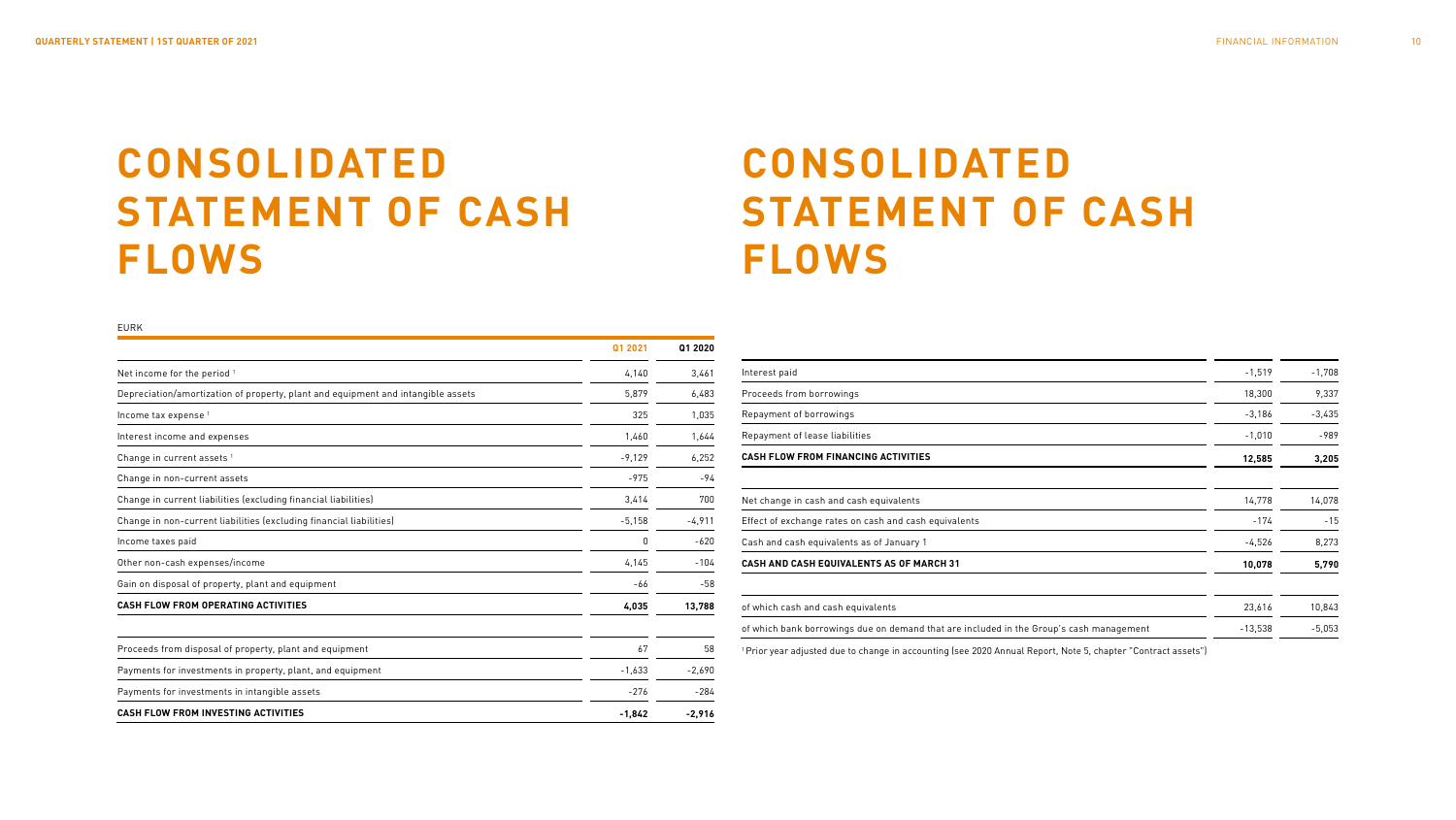# **SEGMENT REPORT**

#### **SEGMENT INFORMATION BY REGION 1ST QUARTER OF 2021**

#### EURK

|                                     | Germany  | Czechia | Canada      | Mexico      | China       | Consoli-<br>dation<br>effects | Group    |                                                   |
|-------------------------------------|----------|---------|-------------|-------------|-------------|-------------------------------|----------|---------------------------------------------------|
| Total revenue                       | 58,618   | 20,609  | 7,378       | 16,378      | 12,230      | $\pmb{0}$                     | 115,213  | Assets                                            |
| Inter-segment revenue               | $-2,942$ | $-753$  | $-105$      | $-20$       | $-1,211$    | $\pmb{0}$                     | $-5,031$ | of which non-current assets 1                     |
| <b>EXTERNAL REVENUE</b>             | 55,676   | 19,856  | 7,273       | 16,358      | 11,019      | 0                             | 110,182  | of which contract assets                          |
|                                     |          |         |             |             |             |                               |          | Liabilities                                       |
| <b>TOTAL OUTPUT</b>                 | 58,804   | 20,609  | 7,378       | 16,378      | 12,230      | $-5,032$                      | 110,367  | Capital expenditures                              |
| Other income (aggregated)           | 5,194    | 78      | 273         | 94          | 328         | $-1,274$                      | 4,693    |                                                   |
| Other expenses (aggregated)         | 60,675   | 17,797  | 7,598       | 13,366      | 10,184      | $-6,364$                      | 103,256  | Employees (as of 03/31)                           |
| Depreciation and amortization       | 2,441    | 1,224   | 385         | 1,153       | 684         | -8                            | 5,879    | <sup>1</sup> Non-current assets do not include de |
| <b>EBIT BEFORE CURRENCY EFFECTS</b> | 850      | 1,676   | $-281$      | 1,953       | 1,465       | 24                            | 5,687    |                                                   |
| <b>EBIT INCL. CURRENCY EFFECTS</b>  | 882      | 1,666   | -332        | 1,953       | 1,690       | 66                            | 5,925    |                                                   |
| Interest income                     | 994      | 0       | $\mathbf 0$ |             | $\mathbf 0$ | $-924$                        | 71       |                                                   |
| Interest expenses                   | 1,192    | 187     | 118         | 515         | 443         | $-924$                        | 1,531    |                                                   |
| <b>EARNINGS BEFORE TAXES (EBT)</b>  | 684      | 1,479   | $-450$      | 1,439       | 1,247       | 66                            | 4,465    |                                                   |
| Income taxes                        | 495      | $-41$   | $-112$      | $\mathbf 0$ | 0           | $-17$                         | 325      |                                                   |
| NET INCOME FOR THE PERIOD           | 189      | 1,520   | -338        | 1,439       | 1,247       | 83                            | 4,140    |                                                   |

|                               | Germany | Czechia | Canada | Mexico | China  | Consoli-<br>dation<br>effects | Group   |
|-------------------------------|---------|---------|--------|--------|--------|-------------------------------|---------|
| Assets                        | 201,574 | 88,104  | 33,181 | 59,408 | 55,397 | $-48.765$                     | 388,899 |
| of which non-current assets 1 | 59.653  | 55.695  | 15,913 | 30.592 | 28.503 | $-176$                        | 190.180 |
| of which contract assets      | 37,018  | 11.045  | 7.703  | 11.617 | 9.044  | $-4.868$                      | 71,559  |
| Liabilities                   | 49,579  | 31,190  | 19.468 | 50.765 | 58.979 | 65.851                        | 275,832 |
| Capital expenditures          | 1.044   | 550     | 264    | 97     | 96     | 0                             | 2,051   |
| Employees (as of 03/31)       | 1,276   | 626     | 270    | 508    | 318    | -                             | 2,998   |

eferred taxes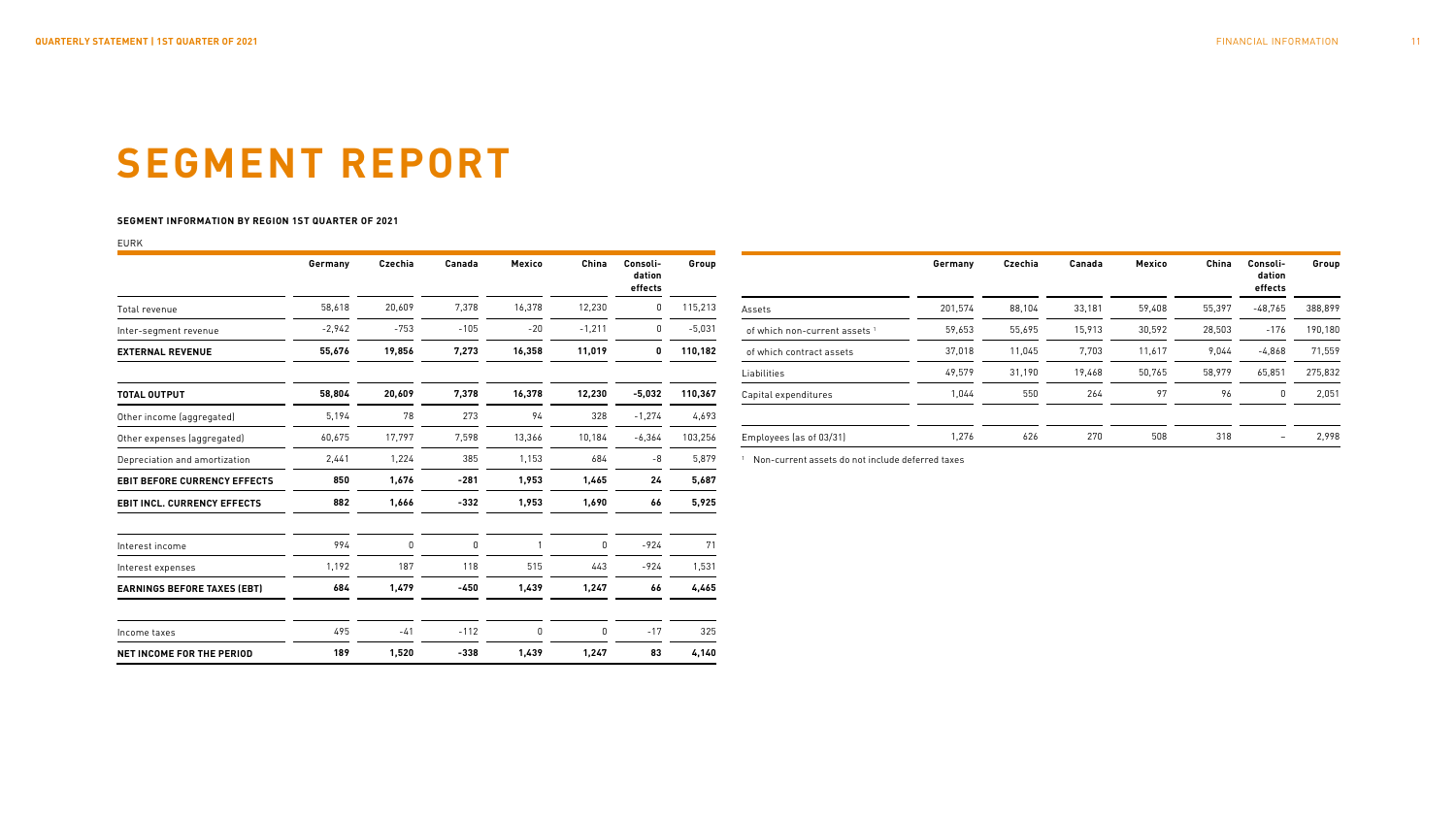# **SEGMENT REPORT**

#### **SEGMENT INFORMATION BY REGION 1ST QUARTER OF 2020**

#### EURK

|                                     | Germany  | Czechia | Canada | Mexico   | China    | Consoli-<br>dation<br>effects | Group    |
|-------------------------------------|----------|---------|--------|----------|----------|-------------------------------|----------|
| Total revenue <sup>1</sup>          | 60,181   | 19,587  | 9,715  | 14,875   | 8,772    | 0                             | 113,130  |
| Inter-segment revenue               | $-3,353$ | $-318$  | $-23$  | 0        | $-588$   | 0                             | $-4,282$ |
| <b>EXTERNAL REVENUE</b>             | 56,828   | 19,269  | 9,692  | 14,875   | 8,184    | 0                             | 108,848  |
| <b>TOTAL OUTPUT</b>                 | 60,417   | 19,587  | 9,715  | 14,875   | 8,772    | $-4,281$                      | 109,085  |
| Other income (aggregated)           | 4,056    | 161     | 602    | 329      | 69       | $-1,015$                      | 4,202    |
| Other expenses (aggregated)         | 59,928   | 16,481  | 9,525  | 13,003   | 7,081    | $-5,354$                      | 100,664  |
| Depreciation and amortization       | 3,063    | 1,180   | 436    | 1,170    | 634      | 0                             | 6,483    |
| <b>EBIT BEFORE CURRENCY EFFECTS</b> | 2,482    | 2,029   | 179    | 1,021    | 1,133    | 0                             | 6,844    |
| <b>EBIT INCL. CURRENCY EFFECTS</b>  | 1,482    | 2,087   | 356    | 1,031    | 1,126    | 58                            | 6,140    |
| Interest income                     | 1,270    | 0       | 0      | 0        | 0        | $-1,270$                      | 0        |
| Interest expenses                   | 1,149    | 265     | 116    | 809      | 575      | $-1,270$                      | 1,644    |
| <b>EARNINGS BEFORE TAXES (EBT)</b>  | 1,603    | 1,822   | 240    | 222      | 551      | 58                            | 4,496    |
| Income taxes <sup>1</sup>           | 739      | 236     | 60     | $\Omega$ | $\Omega$ | $\mathbf{0}$                  | 1,035    |
| <b>NET INCOME FOR THE PERIOD</b>    | 864      | 1,586   | 180    | 222      | 551      | 58                            | 3,461    |

|                               | Germany | Czechia | Canada | Mexico | China  | Consoli-<br>dation<br>effects | Group   |
|-------------------------------|---------|---------|--------|--------|--------|-------------------------------|---------|
| Assets                        | 196.868 | 87.028  | 33.421 | 70.811 | 53,870 | $-50.735$                     | 391.263 |
| of which non-current assets 2 | 72,065  | 58,754  | 13,322 | 34,984 | 30,694 | -69                           | 209,750 |
| of which contract assets      | 40,176  | 12,275  | 10.055 | 16,252 | 9,149  | $-8,493$                      | 79.414  |
| Liabilities                   | 40,986  | 38,509  | 20,921 | 63,509 | 60,716 | 46,707                        | 271,348 |
| Capital expenditures          | 811     | 314     | 432    | 1,122  | 339    | 0                             | 3,018   |
| Employees (as of 03/31)       | 1,493   | 671     | 80     | 448    | 300    |                               | 2,992   |

.<br>Prior year adjusted due to change in accounting (see 2020 Annual Report, Note 5, chapter "Contract assets") 2Non-current assets do not include deferred taxes